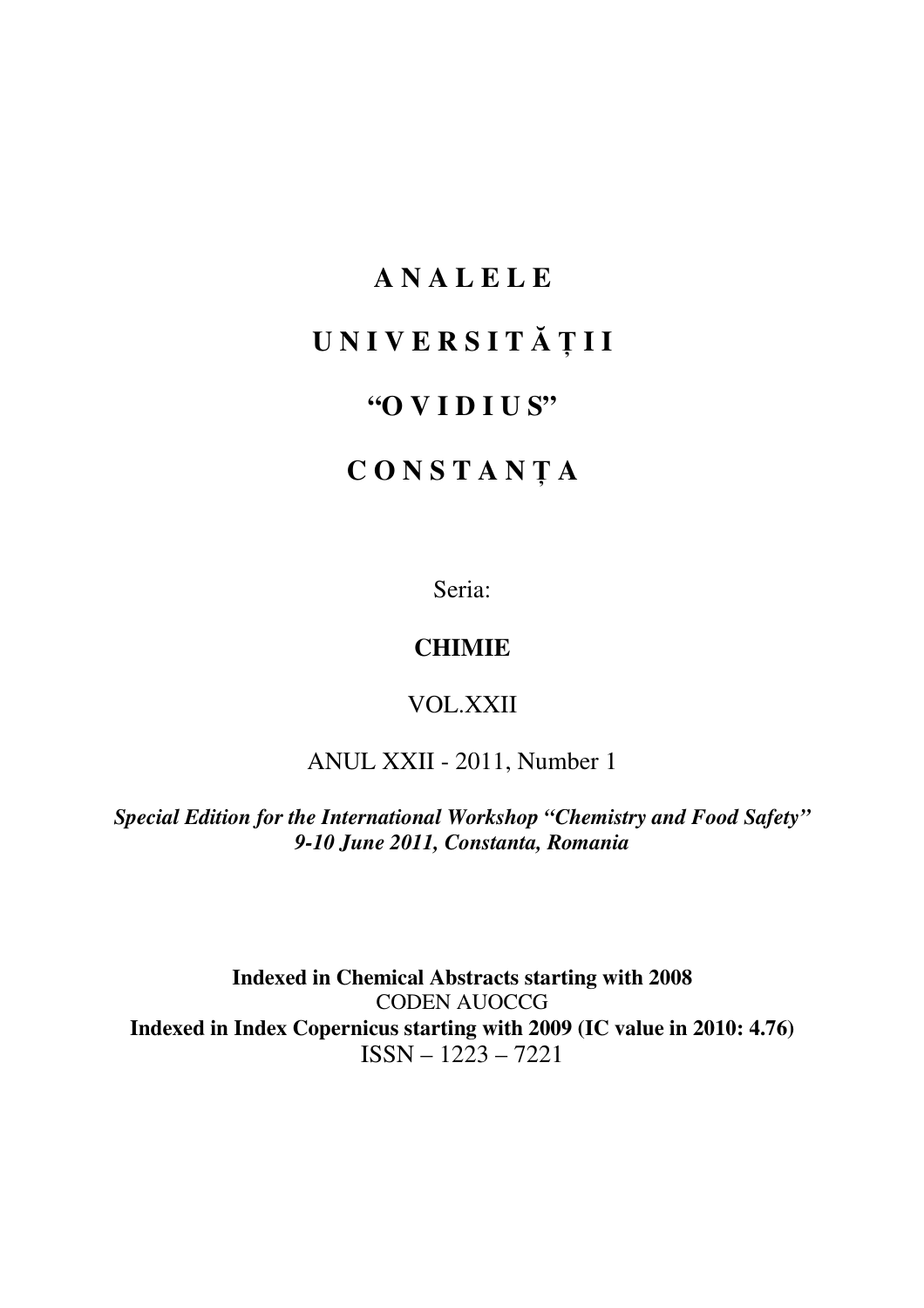## **ANALELE UNIVERSIT**ĂŢ**II "OVIDIUS "CONSTAN**Ţ**A Seria CHIMIE "OVIDIUS" UNIVERSITY ANNALS OF CHEMISTRY**

#### **AIMS AND SCOPE**

Revista "Analele Universităţii Ovidius" Constanţa seria Chimie este o revistă periodică cu referenţi ce publică lucrări originale continând rezultate nepublicate în alte reviste. Lucrările trebuie prezentate în limba engleză. "Ovidius" University Annals of Chemistry aims to publish original unpublished papers in all branches of fundamental and applied chemistry: inorganic, organic, analytical, environmental, biochemistry, physical chemistry, petroleum technology,

chemical process engineering, environmental protection technologies, education in chemistry and environment protection.

#### **EDITOR IN CHIEF**

#### Elisabeta Chirilă

Mail address: "Ovidius" University, Faculty of Physics, Chemistry and Petroleum Technology, Department of Chemistry, 124, Mamaia Blvd., 900527 RO Constanta, Romania; e-mail: echirila@ univ-ovidius.ro.

#### **ASSOCIATE EDITOR**

**Gabriela Stanciu,** e-mail: gstanciu@univ-ovidius.ro.

#### **EDITOR ASSISTANT**

**Simona Lupsor** e-mail: sgutaga@univ-ovidius.ro.

#### **EDITORIAL ADVISORY BOARD**

ANDRUH Marius, University of Bucharest, RO (Inorganic Chemistry); BALABAN Doina Paula, "Ovidius" University of Constanta, RO (Biochemistry) BARBOSA TORRALBO Jose, University of Barcelona, ES (Analytical Chemistry) BIRGHILA Semaghiul, "Ovidius" University of Constanţa, RO (Analytical and Food Chemistry). CHIRILĂ Elisabeta, "Ovidius" University of Constanţa, RO (Analytical and Environmental Chemistry). DOBRINAS Simona "Ovidius" University of Constanţa, RO (Analytical and Food Chemistry). DRAGHICI Camelia Lucia, Transilvania University of

Brasov, RO (Analytical Chemistry)

DUMBRAVA Anca,"Ovidius" University of Constanţa, RO (Inorganic Chemistry);

GIROTTI Stefano, University of Bologna, IT (Analytical and Environmental Chemistry);

KONCSAG Claudia Irina, University of Constanta, RO (Chemical Technology); POPESCU Viorica, "Ovidius" University of Constanţa, RO (Physical Chemistry); NICOLAU Anca, Dunarea de Jos University of Galati, RO (Food Safety); NITA Irina "Ovidius" University of Constanta, RO (Physical Chemistry); POPOVICI (CARAZEANU) Ionela"Ovidius" University of Constanta, RO (Inorganic Chemistry); ROŞCA Sorin "Politehnica" University of Bucharest, RO (Organic Chemistry); SCHOONMAN Joop, Delft University of Technology, NL (Inorganic Chemistry); STANCIU Gabriela "Ovidius" University of Constanta, RO (Organic Chemistry);

UNGUREANU Eleonora Mihaela, "Politehnica" University of Bucharest, RO (Physical Chemistry);

#### **ORDERING INFORMATION**

Revista poate fi procurată prin schimb de publicaţii cu instituţii similare din ţară şi străinătate; The journal may be obtained on exchange basis with similar Romanian or foreign institutions; **124, Mamaia Blvd, 900527 – RO Constantza, ROMANIA**

© 2011 Ovidius University Press. All rights reserved. Printed in Romania

This journal and the individual contributions contained in it are protected under copyright by Ovidius University Press and the following terms and conditions apply to their use:

Single photocopies of single articles may be made for personal use as allowed by national copyright laws. Permission of the Publisher and payment of a fee is required for all other photocopying, including multiple or systematic copying. Permissions may sought directly from Ovidius University Press, 124 Mamaia Blvd, 900527 RO Constanta, Romania